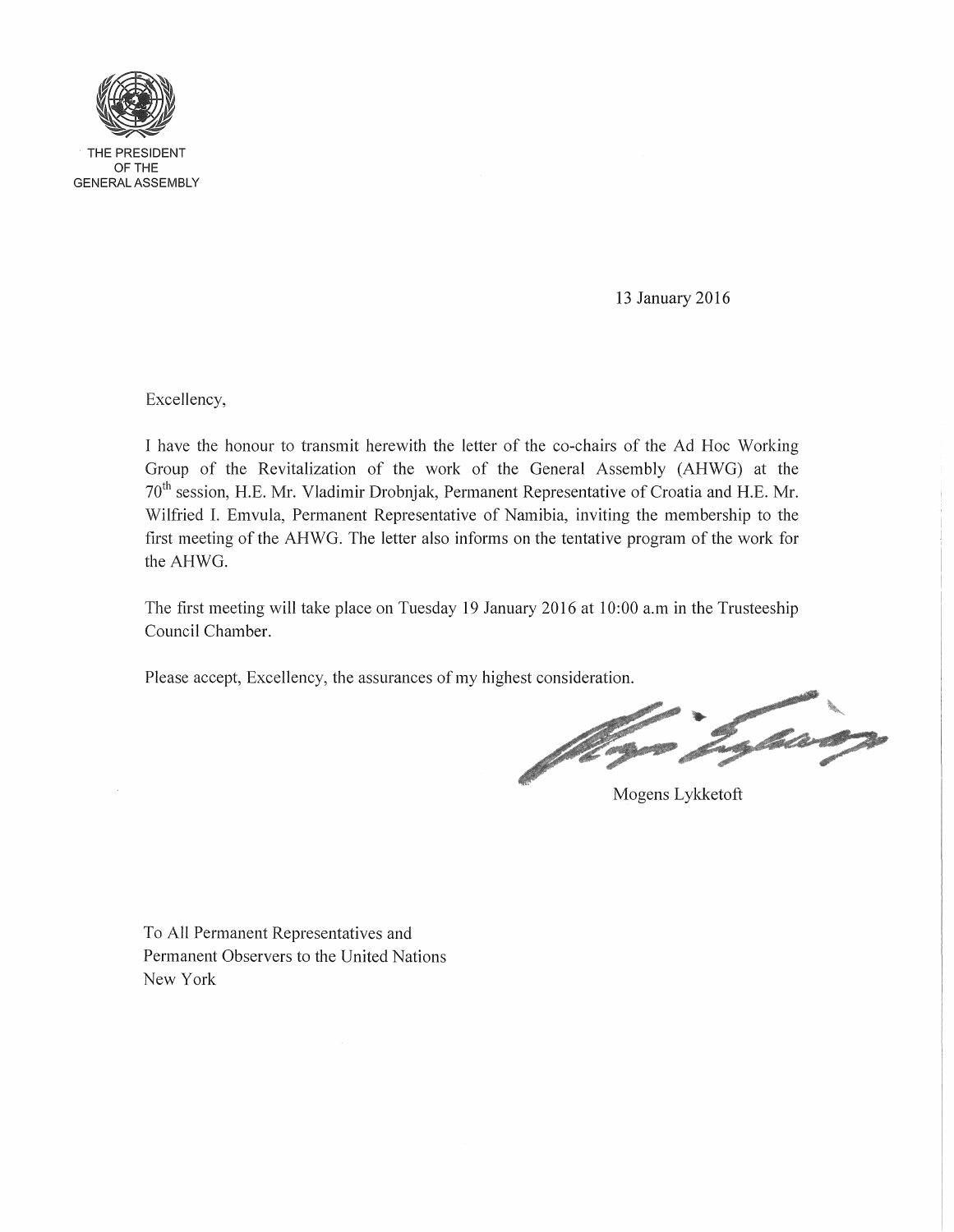



8 January 2016

Excellency.

In his letter dated 19 October 2015, the President of the General Assembly reappointed us as Co-Chairs of the Ad Hoc Working Group on the Revitalization of the Work of the General Assembly (AHWG) at the 70<sup>th</sup> session, open to all Member States, which was established pursuant to resolution 69/321 of 11 September 2015 to "identify further ways to enhance the role, authority, effectiveness and efficiency of the Assembly, inter alia, by building on the progress achieved in past sessions as well as on previous resolutions; including evaluating the status of their implementation and to submit a report thereon to the Assembly at its seventieth session,"

Following the informal meeting convened on 11 December 2015 by the Co-Chairs on the issue of transparency, efficiency and accountability of the work of the Office of the President of the General Assembly, we have the pleasure to inform you that the AHWG will soon commence its formal deliberations, and in this context have the honor to invite you to its first meeting in the form of a general debate, to be held on Tuesday, 19 January, at 10 a.m. in the Trusteeship Council Chamber. As in previous years, a draft updated inventory chart of GA revitalization resolutions will be made available on the revitalization link in advance of the meeting to stimulate the discussions (www.un.org/en/ga/revitalization/).

We are also pleased to share with you a tentative program of work for the themespecific meetings of the AHWG, and would appreciate your feedback on the proposed program at the general debate on 19 January. The four thematic meetings are to be convened as follows:

- The first thematic meeting on the role and authority of the General Assembly, on 16  $\alpha$ February 2016 at 10 a.m. in Conference Room 4.
- The second thematic meeting on working methods, on 3 March at 10 a.m. in the Trusteeship Council Chamber.
- The third thematic meeting on the selection and appointment of the Secretary-General and other executive heads, on 22 March at 10 a.m. in the Trusteeship Council Chamber.
- The fourth thematic meeting on the strengthening of the institutional memory of the Office of the President of the General Assembly, on 7 April at 10 a.m. in the Trusteeship Council Chamber,